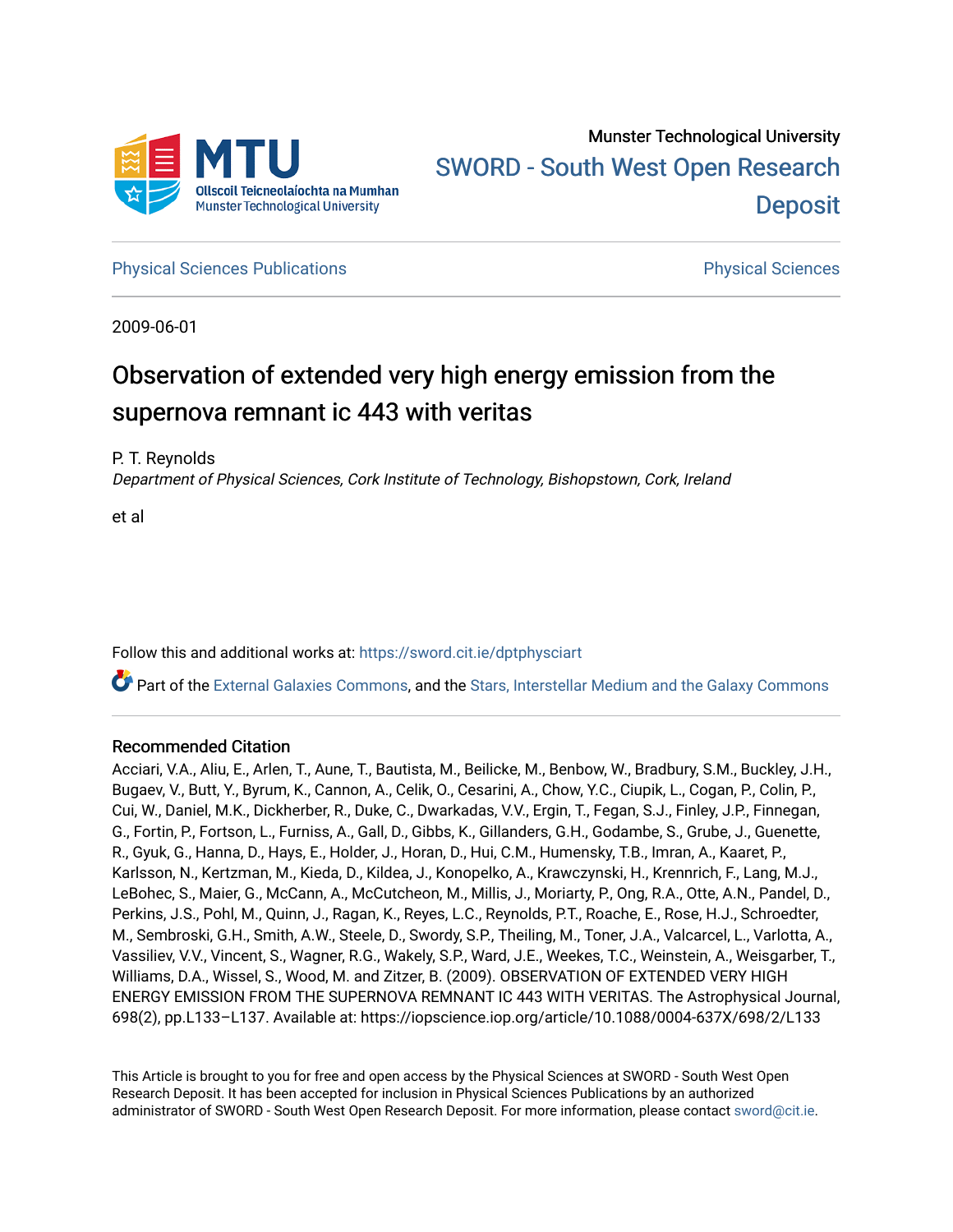## OBSERVATION OF EXTENDED VERY HIGH ENERGY EMISSION FROM THE SUPERNOVA REMNANT IC 443 WITH VERITAS

V. A. Acciari<sup>1</sup>, E. Aliu<sup>2</sup>, T. Arlen<sup>3</sup>, T. Aune<sup>4</sup>, M. Bautista<sup>5</sup>, M. Beilicke<sup>6</sup>, W. Benbow<sup>1</sup>, S. M. Bradbury<sup>7</sup>, J. H. Buckley<sup>6</sup>, V. BUGAEV<sup>6</sup>, Y. BUTT<sup>8</sup>, K. BYRUM<sup>9</sup>, A. CANNON<sup>10</sup>, O. CELIK<sup>3,29</sup>, A. CESARINI<sup>11</sup>, Y. C. CHOW<sup>3</sup>, L. CIUPIK<sup>12</sup>, P. COGAN<sup>5</sup>, P. Colin<sup>13</sup>, W. Cui<sup>14</sup>, M. K. Daniel<sup>7,30</sup>, R. Dickherber<sup>6</sup>, C. Duke<sup>15</sup>, V. V. Dwarkadas<sup>16</sup>, T. Ergin<sup>8</sup>, S. J. Fegan<sup>3,31</sup>, J. P. Finley<sup>14</sup>, G. Finnegan<sup>13</sup>, P. Fortin<sup>17,31</sup>, L. Fortson<sup>12</sup>, A. Furniss<sup>4</sup>, D. Gall<sup>14</sup>, K. Gibbs<sup>1</sup>, G. H. Gillanders<sup>11</sup>, S. GODAMBE<sup>13</sup>, J. GRUBE<sup>10</sup>, R. GUENETTE<sup>5</sup>, G. GYUK<sup>12</sup>, D. HANNA<sup>5</sup>, E. HAYS<sup>18</sup>, J. HOLDER<sup>2</sup>, D. HORAN<sup>19</sup>, C. M. HUI<sup>13</sup>, T. B. HUMENSKY<sup>20,32</sup>, A. IMRAN<sup>21</sup>, P. KAARET<sup>22</sup>, N. KARLSSON<sup>12</sup>, M. KERTZMAN<sup>23</sup>, D. KIEDA<sup>13</sup>, J. KILDEA<sup>1</sup>, A. KONOPELKO<sup>24</sup>, H. KRAWCZYNSKI<sup>6</sup>, F. KRENNRICH<sup>21</sup>, M. J. LANG<sup>11</sup>, S. LEBOHEC<sup>13</sup>, G. MAIER<sup>5</sup>, A. McCANN<sup>5</sup>, M. McCutcheon<sup>5</sup>, J. Millis<sup>25</sup>, P. Moriarty<sup>26</sup>, R. A. Ong<sup>3</sup>, A. N. Otte<sup>4</sup>, D. Pandel<sup>22</sup>, J. S. Perkins<sup>1</sup>, M. Pohl<sup>21</sup>, J. Quinn<sup>10</sup>, K. Ragan<sup>5</sup>, L. C. Reyes<sup>27</sup>, P. T. Reynolds<sup>28</sup>, E. Roache<sup>1</sup>, H. J. Rose<sup>7</sup>, M. Schroedter<sup>21</sup>, G. H. Sembroski<sup>14</sup>, A. W. Smith<sup>9</sup>, D. Steele<sup>12</sup>, S. P. Swordy<sup>20</sup>, M. THEILING<sup>1</sup>, J. A. TONER<sup>11</sup>, L. VALCARCEL<sup>5</sup>, A. VARLOTTA<sup>14</sup>, V. V. VASSILIEV<sup>3</sup>, S. VINCENT<sup>13</sup>, R. G. WAGNER<sup>9</sup>, S. P. WAKELY<sup>20</sup>, J. E. WARD<sup>10</sup>, T. C. WEEKES<sup>1</sup>, A. WEINSTEIN<sup>3</sup>, T. WEISGARBER<sup>20</sup>, D. A. WILLIAMS<sup>4</sup>, S. WISSEL<sup>20</sup>, M. WOOD<sup>3</sup>, AND B. ZITZER<sup>14</sup> <sup>1</sup> Fred Lawrence Whipple Observatory, Harvard-Smithsonian Center for Astrophysics, Amado, AZ 85645, USA<br>
<sup>2</sup> Department of Physics and Astronomy and the Bartol Research Institute, University of Delaware, Newark, DE 19716 School of Physics, University College Dublin, Belfield, Dublin 4, Ireland <sup>11</sup> School of Physics, National University of Ireland, Galway, Ireland <sup>12</sup> Astronomy Department, Adler Planetarium and Astronomy Museum, Chicago, IL 60605, USA <sup>13</sup> Department of Physics and Astronomy, University of Utah, Salt Lake City, UT 84112, USA <sup>14</sup> Department of Physics, Purdue University, West Lafayette, IN 47907, USA <sup>15</sup> Department of Physics, Grinnell College, Grinnell, IA 50112-1690, USA <sup>16</sup> Department of Astronomy and Astrophysics, University of Chicago, Chicago, IL 60637, USA<br>
<sup>17</sup> Department of Physics and Astronomy, Barnard College, Columbia University, NY 10027, USA<br>
<sup>18</sup> N.A.S.A./Goddard Space-Flig <sup>24</sup> Department of Physics, Pittsburg State University, 1701 South Broadway, Pittsburg, KS 66762, USA <sup>25</sup> Department of Physics, Anderson University, 1100 East 5th Street, Anderson, IN 46012, USA  $^{26}$  Department of Life and Physical Sciences, Galway-Mayo Institute of Technology, Dublin Road, Galway, Ireland  $^{27}$  Kavli Institute for Cosmological Physics, University of Chicago, Chicago, IL 60637, USA  $^{28}$  Depa

*Received 2009 April 16; accepted 2009 May 19; published 2009 June 1*

## ABSTRACT

We present evidence that the very high energy (VHE, *E >* 100 GeV) gamma-ray emission coincident with the supernova remnant IC 443 is extended. IC 443 contains one of the best studied sites of supernova remnant*/*molecular cloud interaction and the pulsar wind nebula CXOU J061705.3+222127, both of which are important targets for VHE observations. VERITAS observed IC 443 for 37.9 hr during 2007 and detected emission above 300 GeV with an excess of 247 events, resulting in a significance of 8.3 standard deviations (*σ*) before trials and 7.5*σ* after trials in a point-source search. The emission is centered at  $6^h16^m51^s+22^{\circ}30'11''$  (J2000)  $\pm 0^{\circ}03_{stat} \pm 0^{\circ}08_{sys}$ , with an intrinsic extension of  $0^{\circ}$  16 ±  $0^{\circ}$   $03_{stat}$  ±  $0^{\circ}$   $04_{sys}$ . The VHE spectrum is well fit by a power law  $(dN/dE = N_0 \times (E/\text{TeV})^{-1})$ with a photon index of 2.99  $\pm$  0.38stat  $\pm$  0.3sys and an integral flux above 300 GeV of (4.63  $\pm$  0.90stat  $\pm$  0.93sys)  $\times$ 10−<sup>12</sup> cm−<sup>2</sup> s−1. These results are discussed in the context of existing models for gamma-ray production in IC 443. *Key words:* gamma rays: observations – ISM: individual (IC  $443 = VER J0616.9+2230$ ,  $= MAGIC J0616+225$ )

## 1. INTRODUCTION

IC 443 (G189.1+3.0) is one of the most thoroughly studied supernova remnants (SNRs) and remains one of the clearest examples of an SNR interacting with molecular clouds. IC 443 has a double-shell structure in the optical and radio (Braun & Strom [1986\)](#page-5-0). The northeast shell's interaction with the H ii region S249 places IC 443 at a distance of 1*.*5 kpc (Fesen

<sup>29</sup> Currently at NASA*/*Goddard Space-Flight Center, Code 661, Greenbelt, MD 20771, USA.

<sup>&</sup>lt;sup>30</sup> Currently at Department of Physics, Durham University, Durham DH1 3LE, UK.

<sup>&</sup>lt;sup>31</sup> Currently at Laboratoire Leprince-Ringuet, Ecole Polytechnique,

CNRS*/*IN2P3, F-91128 Palaiseau, France.

<sup>&</sup>lt;sup>32</sup> Address correspondence to T. B. Humensky at [humensky@uchicago.edu.](mailto:humensky@uchicago.edu)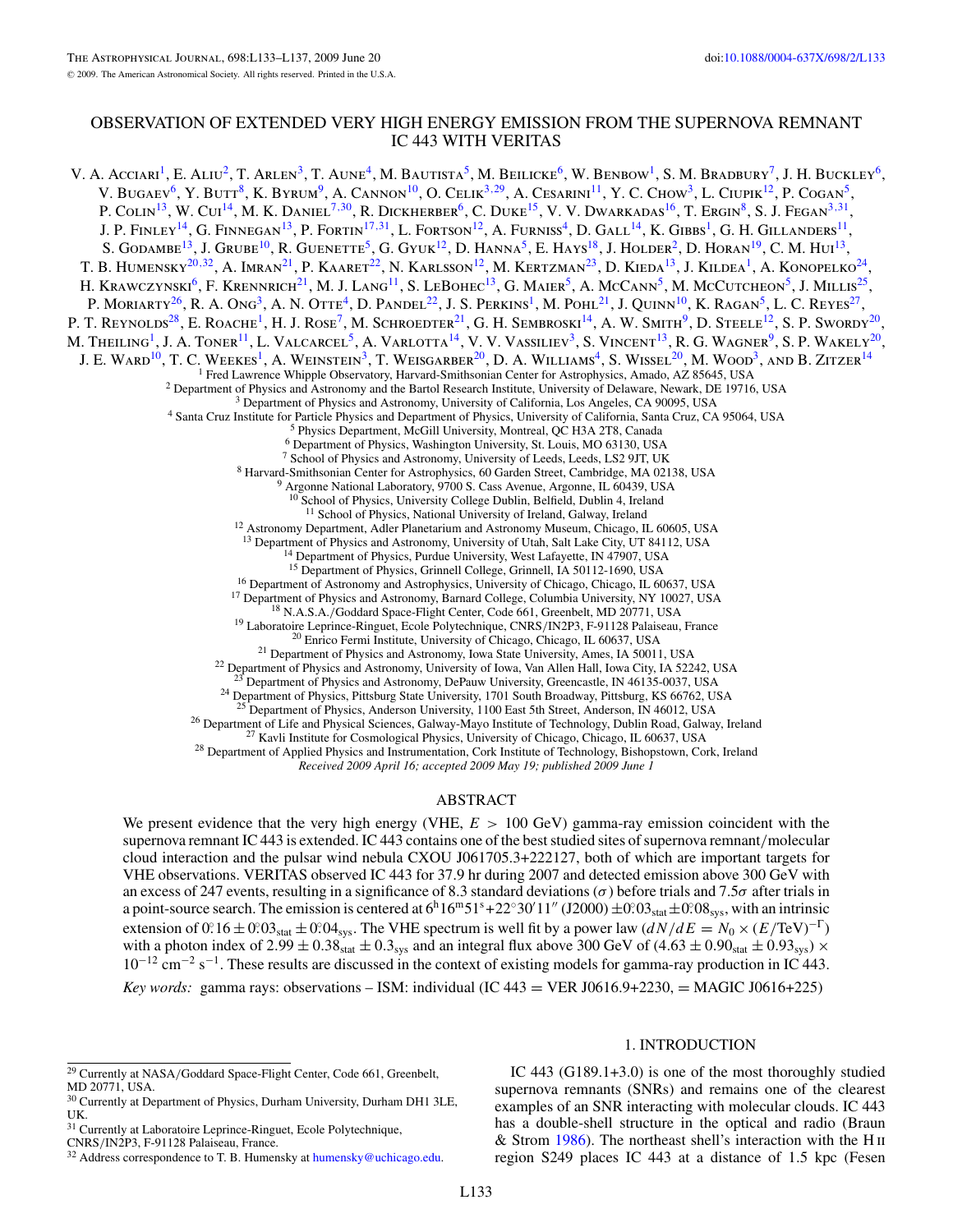[1984\)](#page-5-0). A second shell is expanding into a less dense region to the southwest. The age of IC 443 remains uncertain, with various estimates placing it in the range ∼3–30 kyr (Petre et al. [1988;](#page-5-0) Troja et al. [2008;](#page-5-0) Lee et al. [2008;](#page-5-0) Chevalier [1999\)](#page-5-0).

According to Cornett et al. [\(1977\)](#page-5-0) and Dickman et al. [\(1992\)](#page-5-0), a molecular cloud encircles the remnant. OH maser emission from the central and southeast regions indicates interaction with the foreground portion of the cloud (Claussen et al. [1997;](#page-5-0) Hewitt et al. [2006\)](#page-5-0). The total mass of the cloud is ~10<sup>4</sup>  $M_{\odot}$  (Torres et al. [2003\)](#page-5-0). Dickman et al. [\(1992\)](#page-5-0) and Lee et al. [\(2008\)](#page-5-0) estimate that ∼500–2000 *M* of cloud material have been directly perturbed by the SNR shock.

IC 443's X-ray emission is primarily thermal and peaked toward the interior of the northeast shell (Petre et al. [1988;](#page-5-0) Troja et al. [2006\)](#page-5-0), placing IC 443 in the mixed morphology class of SNRs. Observations by *Chandra* (Olbert et al. [2001;](#page-5-0) Gaensler et al. [2006\)](#page-5-0) and *XMM* (Bocchino & Bykov [2001\)](#page-5-0) of the southern edge of the shell have resolved a pulsar wind nebula (PWN), CXOU J061705.3+222127, that may be the compact remnant of IC 443's progenitor. Although the direction of motion of the neutron star, inferred from the morphology of the X-ray PWN, does not point back to the center of the shell, asymmetric expansion of the shell and distortion of the PWN tail by turbulence in the ambient medium could be exaggerating the apparent misalignment (Gaensler et al. [2006\)](#page-5-0). No pulsations have been detected at any wavelength.

The centroid of the unidentified *EGRET* source 3EG J0617+2238 is located near the center of the IC 443 shell, but the limited angular resolution of *EGRET* makes it impossible to resolve the  $\sim$ 45' extension of the remnant complex. The *EGRET* source has a spectral index of  $-2.01 \pm 0.06$ over the band 100 MeV to 30 GeV and an integral flux above 100 MeV of 5 <sup>×</sup> <sup>10</sup>−<sup>7</sup> cm−<sup>2</sup> <sup>s</sup>−<sup>1</sup> (Hartman et al. [1999\)](#page-5-0). *AGILE* (AGL J0617+2236) and the *Fermi Gamma-ray Space Telescope* (*Fermi*; 0FGL J0617.4+2234) have recently reported gammaray detections with position and flux consistent with *EGRET* (Pittori et al. [2009;](#page-5-0) Abdo et al. [2009\)](#page-4-0). IC 443 was detected in very high energy (VHE, *E >* 100 GeV) gamma rays by MAGIC (Albert et al. [2007\)](#page-4-0) and VERITAS (Humensky et al. [2007\)](#page-5-0). MAGIC J0616+225 is a point-like source coincident with the densest part of the molecular cloud and the OH maser emission observed therein. It has a power-law spectrum described by  $(1.0 \pm 0.2<sub>stat</sub> \pm 1)$  $(0.35<sub>sys</sub>) \times 10<sup>-11</sup>(E/0.4 \text{ TeV})<sup>-3.1\pm0.3<sub>stat</sub> \pm0.2<sub>sys</sub> \text{ TeV}<sup>-1</sup> \text{ cm}<sup>-2</sup> \text{s}<sup>-1</sup> \text{ in}</sup>$ the range 0*.*1–1*.*6 TeV. In this Letter, deep VHE gamma-ray observations of IC 443 with VERITAS are reported that reveal extended emission coincident with the molecular cloud structure.

### 2. OBSERVATIONS AND ANALYSIS

VERITAS (Holder et al. [2006\)](#page-5-0) consists of four 12 m imaging atmospheric Cherenkov telescopes located at an altitude of 1268 m a.s.l. at the Fred Lawrence Whipple Observatory in southern Arizona (31°40′30″ N, 110°57′07″ W). Each telescope is equipped with a 499 pixel camera of 3°.5 field of view. The array, completed in the spring of 2007, is sensitive to a point source of 1% of the steady Crab Nebula flux above 300 GeV at  $5\sigma$  in less than 50 hr at 20 $\degree$  zenith angle.

VERITAS observed IC 443 during two epochs in 2007. Data set 1 was acquired with three telescopes during the commissioning phase in 2007 February and 2007 March. The PWN location of  $6^{\text{h}}17^{\text{m}}5^{\text{s}}3 + 22^{\circ}21'27''$  (J2000) was tracked in the wobble mode, in which the source is displaced by 0.5 from the center of the field of view (Fomin [1994\)](#page-5-0). Approximately

equal amounts of data were acquired in each of four offset directions. Additional wobble observations with four telescopes were taken during 2007 October and 2007 November, using the centroid location determined from the earlier data, 6<sup>h</sup>16<sup>m</sup>52<sup>*s*</sup>.8 + 22°33′0″ (J2000). Application of standard quality-selection cuts on weather conditions and hardware and rate stability resulted in 16.8 hr live time in data set 1 and 20.9 hr in data set 2, with mean zenith angles of 20◦ and 17◦, respectively. Data set 2 is used for the spectral analysis. In this data set, 0.8 hr was taken with a nonstandard array trigger configuration, and these runs are excluded from the spectral analysis.

The data are analyzed following standard procedures de-scribed in Cogan et al. [\(2007\)](#page-5-0) and Daniel et al. (2007). Showers are reconstructed for events in which at least two telescope images passed preselection criteria: number of pixels in the camera image *>* 4, number of photoelectrons in the image *>* 75, and distance of the image centroid from the camera center  $<$  1.43. These criteria impose an energy threshold<sup>33</sup> of 300 GeV.

The event-selection cuts are optimized for weak ( $\sim$ 1%–5% of the Crab Nebula flux) point sources using data taken on the Crab Nebula. Cosmic-ray rejection is performed using the *mean-scaled width* (selecting events within the range 0.05–1.24) and *mean-scaled length* (selecting events within the range 0.05– 1.40) parameters, as described in Konopelko [\(1996\)](#page-5-0). The ringbackground model (Aharonian et al. [2005\)](#page-4-0) is used to study the morphology and the reflected-region model (Aharonian et al. [2001\)](#page-4-0) is used to determine the spectrum. Regions of radius 0.<sup>2</sup>4 around the source location and 0.<sup>2</sup> around the two bright stars are excluded from the background estimation. All results presented here have been verified by an independent calibration and analysis chain. In particular, the morphology was cross-checked using a template background model (Rowell [2003\)](#page-5-0) because it is sensitive to a different combination of systematic effects than the ring-background model; this is especially relevant for fields that contain bright stars.

One systematic issue particular to this data set is the presence of two bright stars in the IC 443 field: Eta Gem (*V*-band magnitude 3.31), located 0.53 from the PWN; and Mu Gem (*V*-band magnitude 2.87), located 1.37 from the PWN. The high flux of optical photons from the stars requires that several photomultiplier tubes (PMTs) in each camera be turned off during the observations and produces higher noise levels in the signals of nearby PMTs. These effects reduce the exposure in the vicinity of the stars and degrade the angular resolution. A high telescope-multiplicity requirement, described below, was chosen for studying morphology in order to make the direction reconstruction more robust against these effects. In order to verify that the presence of a bright star in the field does not produce a false excess, a 4*.*1 hr exposure was taken on a sky field that contained a magnitude-2.7 star (36 Eps Boo) but lacked any likely gamma-ray sources. No excess is observed at the location equivalent to IC 443 in the 36 Eps Boo field.

#### 3. RESULTS

Here an updated, standard point-source analysis of the combined data set  $(1 \& 2)$  is presented, in which a maximum significance of 8.3 standard deviations (*σ*) before trials (7.5*σ* post trials, accounting for a blind search over the region enclosed by the shell of IC 443) is found at  $06<sup>h</sup>16<sup>m</sup>49<sup>s</sup>+22<sup>°</sup>28'30''$  (J2000) and a significance of 6.8*σ* at the location of MAGIC J0616+225. The significance is calculated according to Equation (17) of Li

<sup>&</sup>lt;sup>33</sup> Peak of the differential counting rate for a Crab Nebula-like spectrum.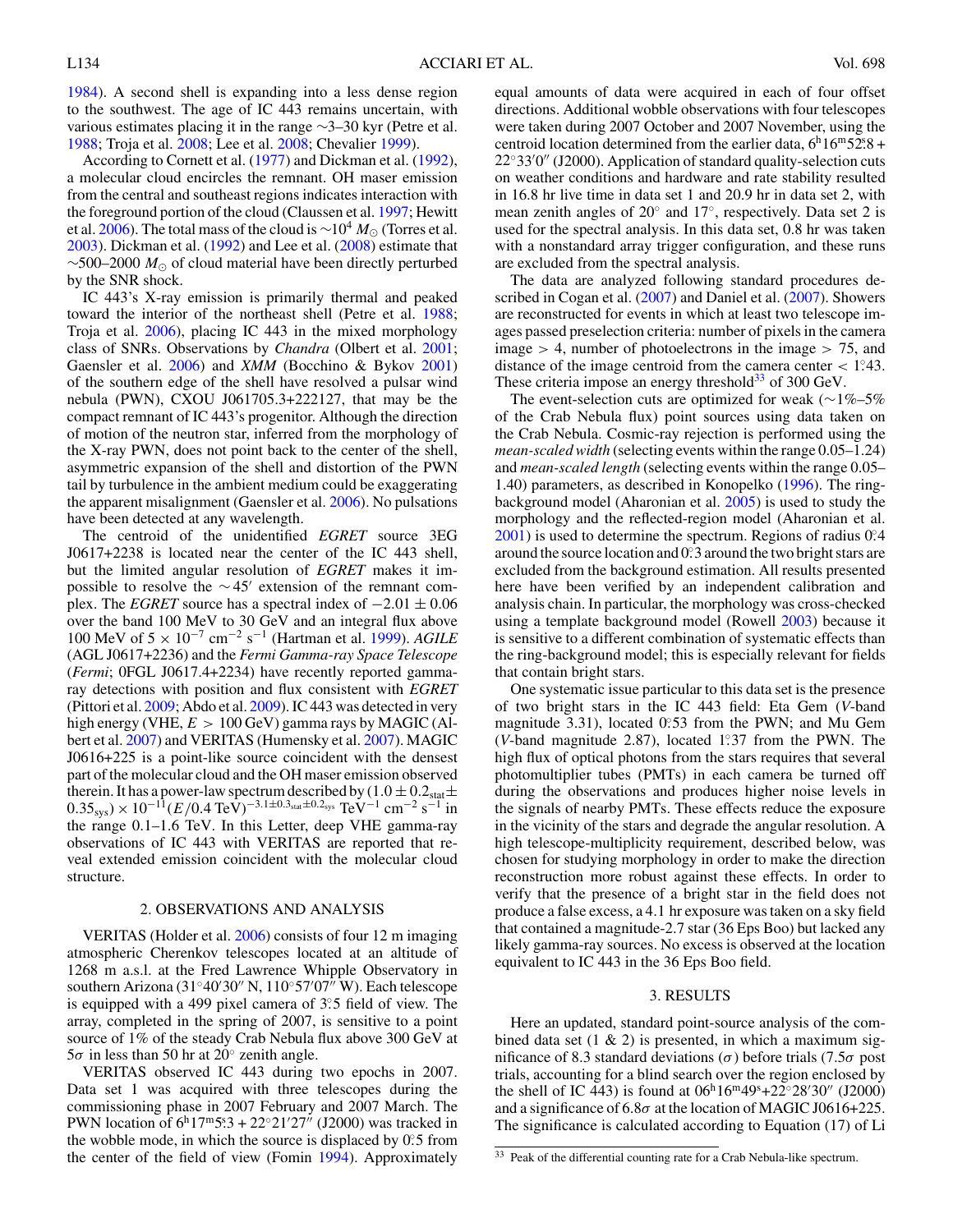<span id="page-3-0"></span>

**Figure 1.** Significance map for the IC 443 field. The black circle indicates the  $1\sigma$  angular extension (see the text). The black cross-hair indicates the centroid position and its uncertainty (statistical and systematic added in quadrature), and the white cross-hair likewise indicates the position and uncertainty of MAGIC J0616+225 (Albert et al. [2007\)](#page-4-0). Red contours: optical intensity (McLean et al. [2000\)](#page-5-0). White star: location of the star Eta Gem. The white circle indicates the PSF of the VERITAS array.

**Table 1** Analysis Results for VERITAS Observations of IC 443

| Data Set   | On   | Off   | $\alpha$ | Excess | Significance $(\sigma)$ |
|------------|------|-------|----------|--------|-------------------------|
| Data set 1 | 393  | 5152  | 0.0610   | 78.7   | 4.1                     |
| Data set 2 | 609  | 7331  | 0.0601   | 168.1  | 7.3                     |
| Combined   | 1002 | 12483 | 0.0604   | 247.5  | 8.3                     |

& Ma [\(1983\)](#page-5-0). Table 1 summarizes the results of this analysis at the location of maximum significance, listing the counts falling within the point-source integration radius of 0*.* ◦112 (*on*), the counts integrated in a background ring spanning radii 0.6– 0.8 (*off*), the ratio of *on* exposure to *off* exposure  $(\alpha)$ , and the resulting number of excess counts and significance.

#### *3.1. Morphology*

Figure 1 shows the significance map for the IC 443 field. To study the source morphology, an integration radius of 0.112 is used and the best-reconstructed gamma rays are selected by requiring that an event must have all three images and all four images surviving the preselection cuts in data sets 1 and 2, respectively. This requirement increases the analysis energy threshold by ∼15% and reduces the excess by ∼40%. The centroid and intrinsic extension of the excess are characterized by fitting an azimuthally symmetric twodimensional Gaussian, convolved with the point-spread function  $(PSF)^{34}$  of the instrument, to an acceptance-corrected uncorrelated excess map with a bin size of 0.05. The PSF has a 68% containment radius of 0.<sup>o</sup>.11. The centroid is located at  $06^{\text{h}}16^{\text{m}}51^{\text{s}}+22^{\circ}30'11''$  (J2000)  $\pm 0.03_{\text{stat}} \pm 0.08_{\text{sys}}$ , consistent with the MAGIC position. The extension derived in this fashion is  $0^{\circ}$  16 ±  $0^{\circ}$  03<sub>stat</sub> ± 0.04<sub>sys</sub>. The difference in extension between this work and the point-like source detected by Albert et al. [\(2007\)](#page-4-0) can be explained by the difference in angular resolution and sensitivity between VERITAS and MAGIC, the latter of which has an angular resolution of ∼0*.* ◦15 for 68% containment



**Figure 2.** Spectrum of IC 443, scaled by *E*2. The red points are the VERITAS spectrum (the red tick marks along top indicate bin edges). The red line is a power-law fit (see the text), with residuals to the fit plotted in the lower box. The MAGIC spectrum is indicated by the gray band and extends down to 90 GeV. VERITAS error bars and MAGIC error band reflect statistical errors only. The Crab spectrum (V. Acciari et al. 2009, in preparation) is shown as a dashed line for comparison.

and a sensitivity above 200 GeV of 2% of the Crab Nebula flux in 50 hr (Albert et al. [2008\)](#page-5-0).

## *3.2. Spectrum*

The threshold for the spectral analysis is 300 GeV; the energy resolution is less than ∼20% at 1 TeV. The photon spectrum, integrated within a radius of 0.235, is shown in Figure 2. The photon spectrum is well fit  $(\chi^2/\text{ndf})$ 3.1/3) by a power law  $dN/dE = N_0 \times (E/\text{TeV})^{-\Gamma}$  in the range 0.317–2.0 TeV, with a normalization of  $(8.38 \pm$  $2.10<sub>stat</sub> \pm 2.50<sub>sys</sub> \times 10<sup>-13</sup> TeV<sup>-1</sup> cm<sup>-2</sup> s<sup>-1</sup>$  and an index of  $2.99 \pm 0.38_{stat} \pm 0.30_{sys}$ . The integral flux above 300 GeV is  $(4.63 \pm 0.90<sub>stat</sub> \pm 0.93<sub>sys</sub>) \times 10<sup>-12</sup>$  cm<sup>-2</sup> s<sup>-1</sup> (3.2% of the Crab Nebula flux), consistent within errors with the spectrum reported by MAGIC (Albert et al. [2007\)](#page-4-0).

#### 4. DISCUSSION AND CONCLUSIONS

Figure [3](#page-4-0) shows the inner 0.<sup>8</sup> of the excess map and places the VHE emission in a multiwavelength context. The TeV centroid is ∼ 0.<sup>o</sup> 15 from the position of the PWN and ∼ 0.03 from the nearby, bright maser emission coincident with clump G of Huang & Thaddeus [\(1986\)](#page-5-0). Two additional weaker regions of maser emission lie along the southern rim of the remnant, east of the PWN (Hewitt et al. [2006\)](#page-5-0). The VHE emission overlaps the foreground molecular cloud. While the *Fermi* source 0FGL J0617.4+2234 is displaced from the centroid of the VHE emission by ∼0.<sup>2</sup> 15, this is consistent at the 95% level with the combined errors quoted by *Fermi* and VERITAS.

The VHE gamma-ray emission observed by VERITAS and MAGIC is offset from the location of the PWN by  $\sim$ 10– 20 arcmin, commensurate with other offset PWNe such as HESS J1825-137 (Aharonian et al. [2006a\)](#page-4-0). The emission is consistent with a scenario in which the VHE emission arises from inverse Compton scattering of electrons accelerated early in the PWN's life. Such a scenario was presented by Bartko & Bednarek [\(2008\)](#page-5-0). Under the assumption that the VHE emission is associated with IC 443 at a distance of 1*.*5 kpc, the luminosity in the energy band 0.3–2.0 TeV is  $4 \times 10^{32}$  erg s<sup>-1</sup>. The

<sup>&</sup>lt;sup>34</sup> The PSF is characterized as a sum of two, two-dimensional Gaussians describing a narrow core and a broader tail. It is determined from data taken on the Crab Nebula, which is a point source at these energies (Albert et al. [2008\)](#page-5-0).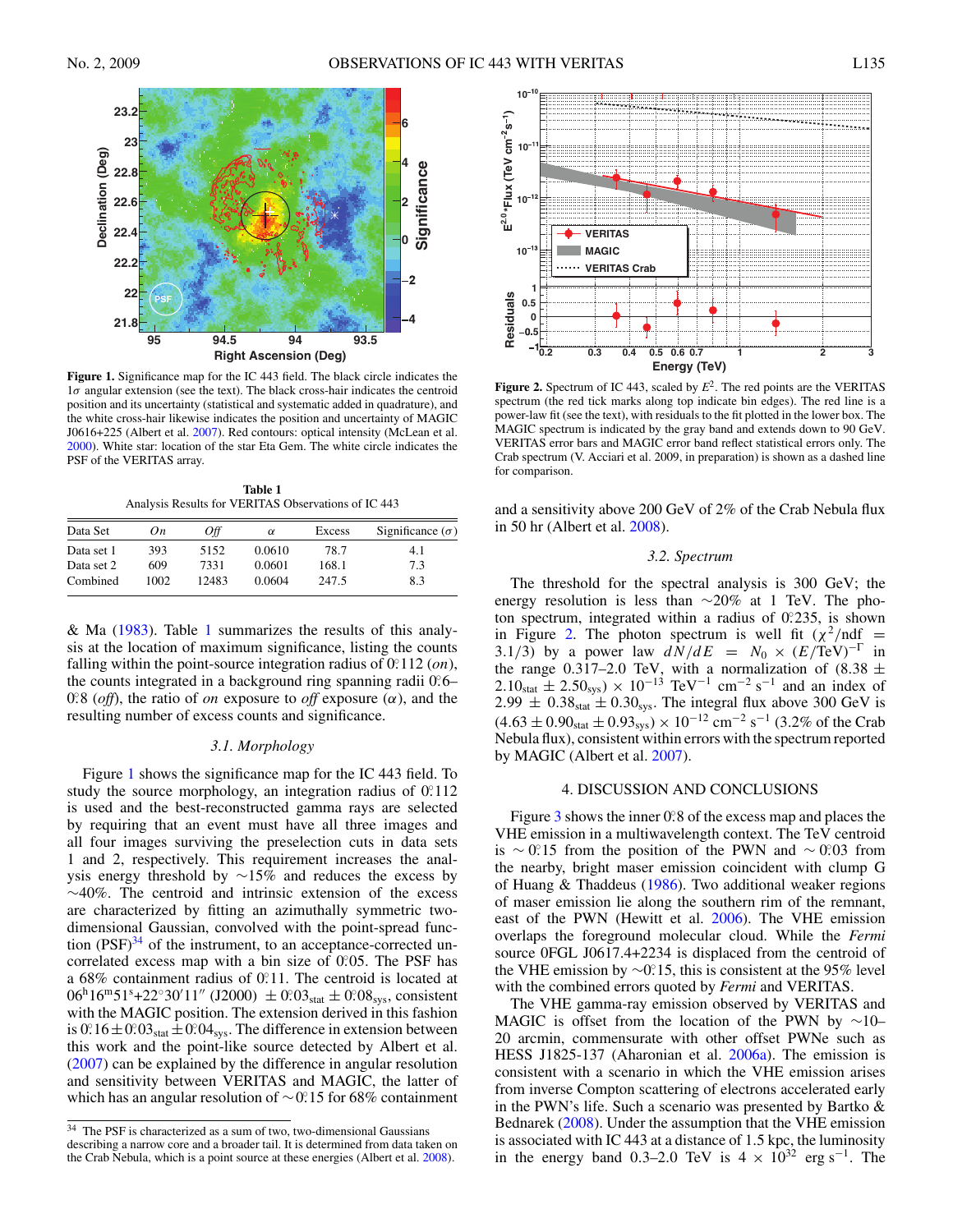<span id="page-4-0"></span>

Figure 3. Inner 0.8 of the acceptance-corrected excess map for the IC 443 field. Markers and contours follow Figure [1,](#page-3-0) with several additions. Thick black contours: CO survey (Huang & Thaddeus [1986\)](#page-5-0); black star: PWN CXOU J061705.3+222127 (Olbert et al. [2001\)](#page-5-0); open blue circle: 95% confidence radius of 0FGL J0617.4+2234 (Abdo et al. 2009); and filled black triangles: locations of OH maser emission (Claussen et al. [1997;](#page-5-0) J. W. Hewitt 2009, private communication).

spin-down luminosity of the pulsar has been estimated as  $~\sim$ 10<sup>36</sup> erg s<sup>-1</sup> (Olbert et al. [2001;](#page-5-0) Bocchino & Bykov [2001\)](#page-5-0) and  $5 \times 10^{37}$  erg s<sup>-1</sup> (Gaensler et al. [2006\)](#page-5-0). If the PWN association is correct, the VHE luminosity in the 0*.*3–2*.*0 TeV band is less than ∼0*.*04% of the spin-down luminosity, well within the ∼0*.*01%–10% range of observed VHE efficiencies for other PWNe (Gallant [2007\)](#page-5-0). Likewise, synchrotron cooling is unlikely to rule out an offset PWN scenario. The lifetime *τ* of a synchrotron-emitting electron with energy *E* is  $τ(E)$  ~  $1.3 \times 10^{7} (B/\mu\text{G})^{-2} (E/1 \text{ GeV})^{-1}$  kyr (Gaisser et al. [1998\)](#page-5-0). Assuming the TeV photons are produced by  $\sim 20$  TeV electrons in a magnetic field of ∼5 *μ*G (comparable to typical interstellar fields), synchrotron cooling is only just beginning to become important even if the age of IC 443 is as high as  $\sim$  30 kyr. Note that in the nebula-powered scenario presented by Bartko & Bednarek [\(2008\)](#page-5-0), the GeV emission is assumed to be unresolved pulsar emission. The displacement of 0FGL J0617.4+2234 from the PWN location argues against that scenario.

Alternatively, Figure 3 can be interpreted within a scenario of hadronic cosmic-ray acceleration and subsequent interaction with the molecular cloud, which would provide a high density of target material for the production of VHE gamma rays. The correlation of the VHE emission with the molecular cloud is natural within this scenario. The low velocity of the SNR shock implied by the presence of maser emission (Hewitt et al. [2006\)](#page-5-0) indicates that the shock is in its radiative phase in this region and cosmicray acceleration is most likely now inefficient. Thus, the cosmic rays accelerated during the shock's earlier propagation have diffused into the remnant and the upstream region, including the molecular cloud. The steep VHE spectrum can be explained either as a low maximum energy to which particles were accelerated prior to the shock hitting the cloud, or an energy-dependent rate of diffusion of cosmic rays out of the cloud (Aharonian & Atoyan 1996). Zhang & Fang  $(2008)$  model the remnant as evolving partially within and partially outside the cloud, and find that a hadronic interpretation can explain the VHE emission. However, Torres et al. [\(2008\)](#page-5-0) point out that in the Zhang & Fang [\(2008\)](#page-5-0) model, the GeV and TeV emission ought to be spatially coincident; it is not yet clear whether they are. Torres et al. [\(2008\)](#page-5-0) present an alternative picture in which cosmic rays

escape from the SNR shock and diffuse toward the cloud, similar to what may be occurring in the Galactic Ridge (Aharonian et al. 2006b) and the region surrounding the SNR W 28 (Aharonian et al. 2008). This picture can naturally accommodate spatially separated GeV and TeV emission by positing clouds at different distances from the SNR shock. Rodriguez Marrero et al. [\(2009\)](#page-5-0) extend this work to make predictions for *Fermi* and find that *Fermi* should see a movement of the centroid toward the TeV position as the photon energy increases, along with a gradual spectral softening. The combination of GeV and TeV observations may also provide additional constraints on the diffusion coefficient and the distance between the SNR and the molecular cloud.

Further GeV and TeV gamma-ray observations will help to clarify the nature of the particle acceleration associated with IC 443. The ∼0<sup>0</sup>.15 separation between the centroids of 0FGL J0617.4+2234 and VER J0616.9+2230, though not statistically significant, may hint at an energy-dependent morphology. Such a morphology will be explored with future observations by VERITAS, and has the potential to discriminate between the scenarios outlined above. A break in the energy spectrum between the GeV and TeV bands is required whether or not 0FGL J0617.4+2234 and VER J0616.9+2230 are directly related. Future observations by VERITAS will improve the statistics above 100 GeV, anchoring the measurement of the VHE cutoff to the gamma-ray emission. The combined spectrum from 100 MeV to several TeV will provide powerful constraints on the emission mechanism(s) (Gaisser et al. [1998\)](#page-5-0).

In summary, VERITAS observations of the composite supernova remnant IC 443 during 2007 have yielded a detection of an extended source with an index of  $2.99 \pm 0.38_{stat} \pm 0.30_{sys}$ and a flux of  $(4.63 \pm 0.90<sub>stat</sub> \pm 0.93<sub>sys</sub>) \times 10<sup>-12</sup>$  cm<sup>-2</sup> s<sup>-1</sup> above 300 GeV. The location and flux are consistent with MAGIC J0616+225. This deep VERITAS observation reveals that the VHE emission is extended  $(0.16 \pm 0.03<sub>stat</sub> \pm 0.04<sub>sys</sub>)$ , with its brightest region coincident with the dense cloud material and maser emission. The emission is offset from the nearby PWN CXOU J061705.3+222127, a viable source for the VHE emission. If further VHE observations reveal an energy-dependent morphology, it may become possible to distinguish cleanly between scenarios related to the PWN and to hadronic cosmic rays interacting with the molecular cloud.

This research is supported by grants from the US Department of Energy, the US National Science Foundation, and the Smithsonian Institution, by NSERC in Canada, by Science Foundation Ireland, and by STFC in the UK. We acknowledge the excellent work of the technical support staff at the FLWO and the collaborating institutions in the construction and operation of the instrument. Some of the simulations used in this work have been performed on the Joint Fermilab-KICP Supercomputing Cluster.

*Facilities:* FLWO: VERITAS

#### REFERENCES

Abdo, A. A., et al. 2009, ApJS, in press (arXiv[:0902.1340v2\)](http://www.arxiv.org/abs/0902.1340v2) Aharonian, F. A., & Atoyan, A. M. 1996, A&A, [309, 917](http://adsabs.harvard.edu/cgi-bin/bib_query?1996A&A...309..917A) Aharonian, F., et al. 2001, [A&A,](http://dx.doi.org/10.1051/0004-6361:20010243) [370, 112](http://adsabs.harvard.edu/cgi-bin/bib_query?2001A&A...370..112A) Aharonian, F., et al. 2005, [A&A,](http://dx.doi.org/10.1051/0004-6361:20041853) [430, 865](http://adsabs.harvard.edu/cgi-bin/bib_query?2005A&A...430..865A) Aharonian, F., et al. 2006a, [A&A,](http://dx.doi.org/10.1051/0004-6361:20065546) [460, 365](http://adsabs.harvard.edu/cgi-bin/bib_query?2006A&A...460..365A) Aharonian, F., et al. 2006b, [Nature,](http://dx.doi.org/10.1038/nature04467) [439, 695](http://adsabs.harvard.edu/cgi-bin/bib_query?2006Natur.439..695A) Aharonian, F., et al. 2008, [A&A,](http://dx.doi.org/10.1051/0004-6361:20077765) [481, 401](http://adsabs.harvard.edu/cgi-bin/bib_query?2008A&A...481..401A) Albert, J., et al. 2007, [ApJ,](http://dx.doi.org/10.1086/520957) [664, L87](http://adsabs.harvard.edu/cgi-bin/bib_query?2007ApJ...664L..87A)